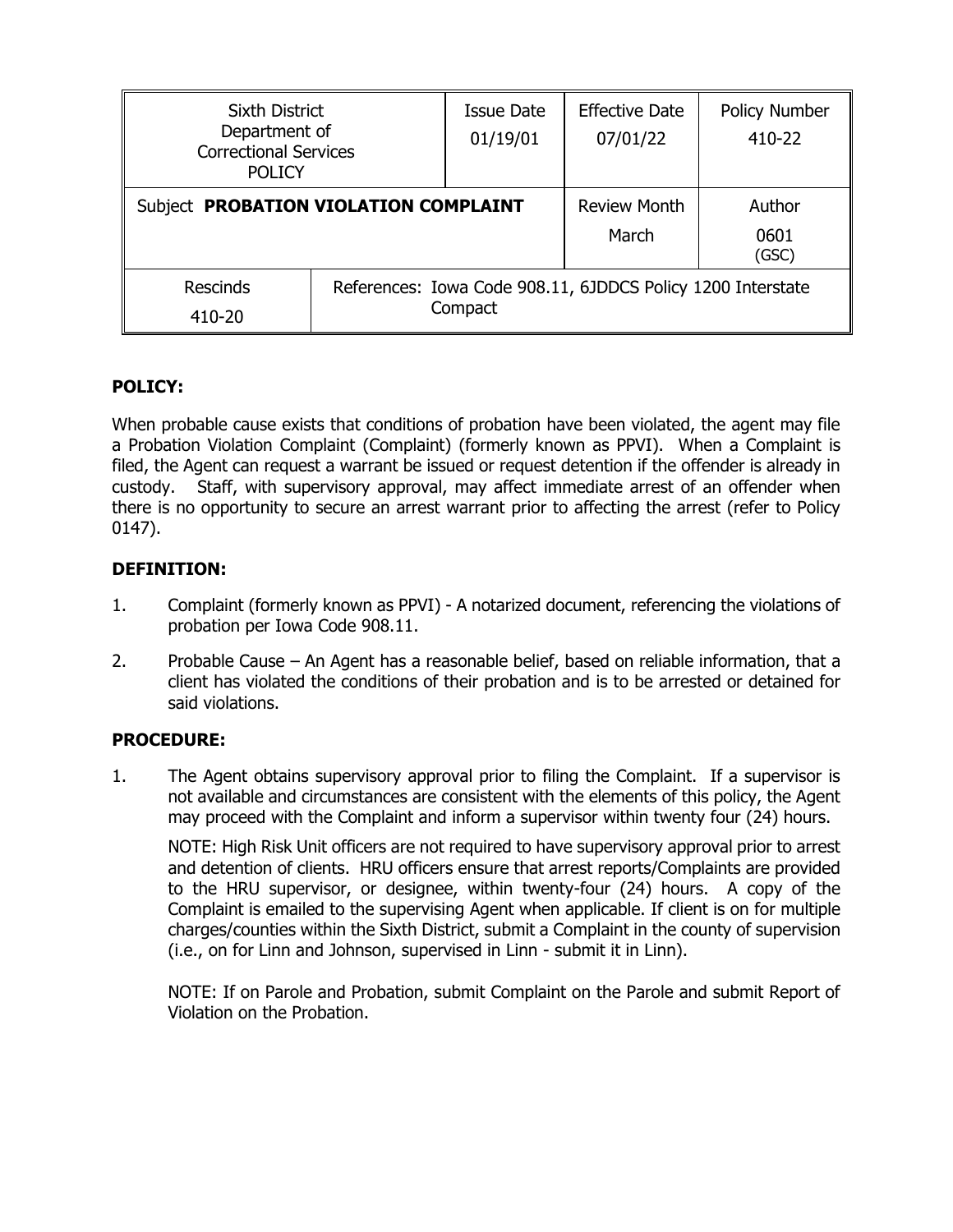### **POLICY NUMBER 410-22 PAGE 2 OF 4**

# **PROCEDURE:** (continued)

- 2. During office hours and when possible:
	- A. The Agent files a Complaint when the Agent has probable cause to believe the client has violated probation conditions and:
		- 1) The client has not been arrested but the Agent reasonably believes the offender is likely to either:
			- a. Abscond; or
			- b. Pose an immediate danger to self or others; or
		- 2) The client has been arrested and the Agent believes the offender should remain in custody due to any of the following:
			- a. The nature and circumstances of the new offense;
			- b. The crime charged is a forcible felony or carries a mandatory prison sentence; or
			- c. The Agent has reason to believe the client may abscond as a result of the new arrest; or
			- d. The release of the client may jeopardize the safety of another person; or
			- e. The client has failed to maintain contact as required by the Agent or failed to maintain stable residence.
	- B. Agent completes the Complaint utilizing ICON template: PB-Probation Complaint. For step-by-step instructions on how to complete the Complaint, refer to ICON template: Instructions-Complaint – Form 0410A or follow the instructions listed below.
		- In ICON go to "Report"
		- Then to "Templates"
		- Then to "Report Template Generate"
		- Select the Region as "Sixth Judicial District" if not already selected
		- For Report Template scroll down to "Instructions"-Complaint (PPVI)
		- Then click the "generate" button to find the EDMS filing instructions
	- C. Once signed by the Agent and notarized, the Complaint is scanned and electronically filed via EDMS. For EDMS filing instructions, refer to ICON template: Instructions-Complaint – Form 0410A.
	- D. Once the Complaint is filed, the judge has the discretion to order a warrant to be issued if the offender is not in custody, or to file an order for detention if the client is already in custody.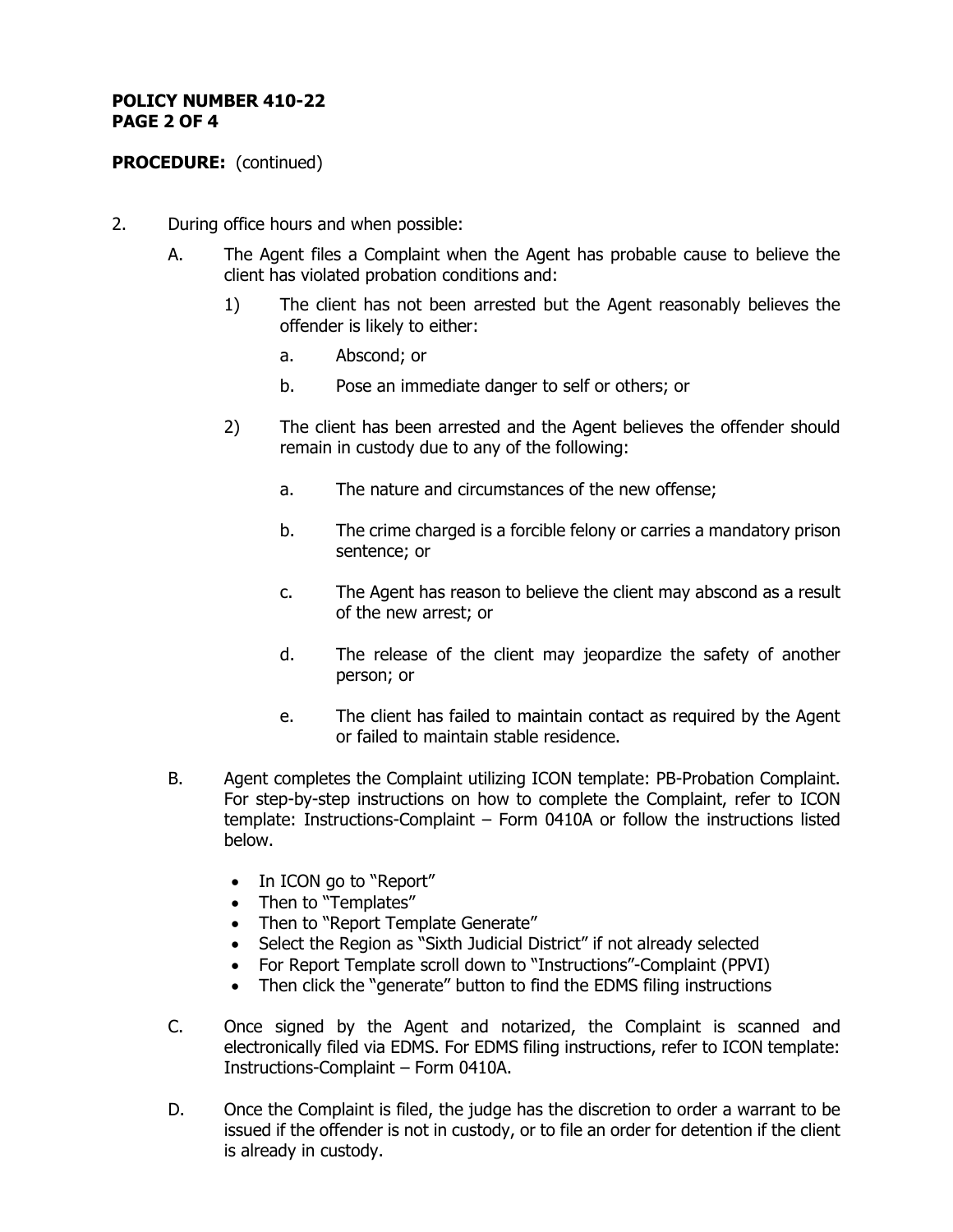### **POLICY NUMBER 410-22 PAGE 3 OF 4**

### **PROCEDURE:** (continued)

- E. When a client is being supervised in a county other than the county of sentencing via an intra-district transfer (Policy 126):
	- 1) The Agent or designee files a Complaint via EDMS with the Court in the county of sentencing. A copy of the Complaint is faxed or delivered to the jail. NOTE: The Complaint process is only for use within the Sixth Judicial District and is not used for cases transferred in from other Districts. For cases outside the Sixth District, staff need to contact that District and follow their procedures.
- 3. Judicial approval is always the preferred method of proceeding with arrest or detention; however, if there is no opportunity to prepare a Complaint or Report of Violation, a Notice of Violation may be used (Policy 0147) when:
	- A. The Agent has probable cause to believe the client has violated the conditions of probation; and
	- B. There is no opportunity to secure judicial approval or supervisory approval; and
	- C. The client was placed on probation in the Sixth Judicial District; and
	- D. The arrest or detention occurs outside normal working hours or there is an emergency situation which dictates the necessity for such action; and the client:
		- 1) Poses an immediate threat to the safety of others; or
		- 2) Poses an immediate threat to self and attempts to protect the client have proven or are likely to prove ineffective; or
		- 3) Is committing or has recently committed a serious violation of probation which has not yet resulted in arrest; or
		- 4) Is in custody for a charge other than probation violation and is likely to be released before the initial appearance and staff believes the client may abscond or pose an immediate threat to the safety of others if released.
- 4. A Complaint must be filed immediately or at least prior to the client appearing in Court for their initial appearance if a Notice of Violation is used.
- 5. When a Complaint is filed, a Report of Violation (411A) is provided to the County Attorney within five (5) working days of the date the Complaint is filed.
- 6. All procedural steps taken by the Agent are entered into client Generic Notes (103).